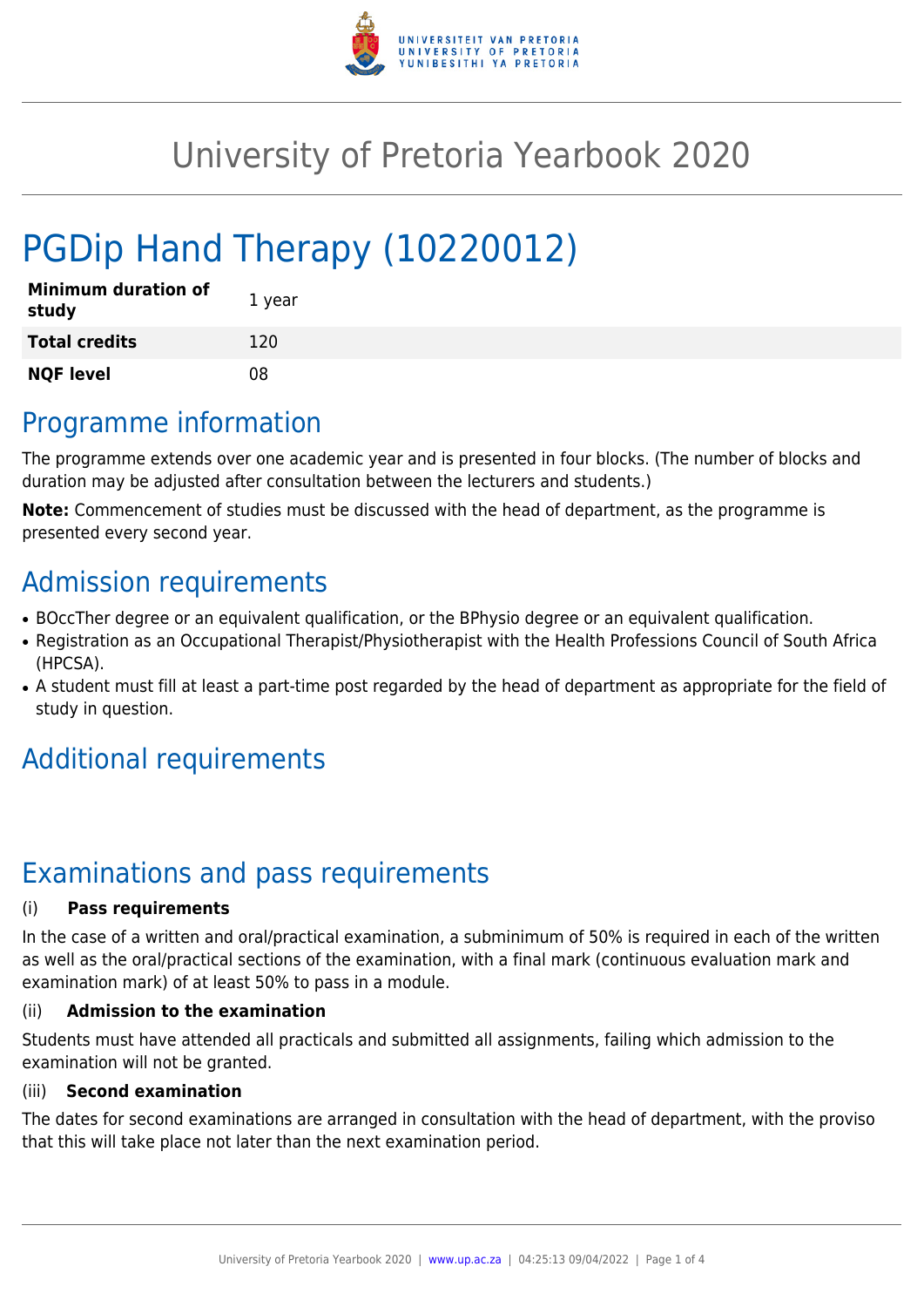

## Pass with distinction

The diploma is awarded with distinction to a student who obtains at least 75% in (ADM 701) Advanced clinical management in hand therapy 701, and an average of at least 75% in the other modules.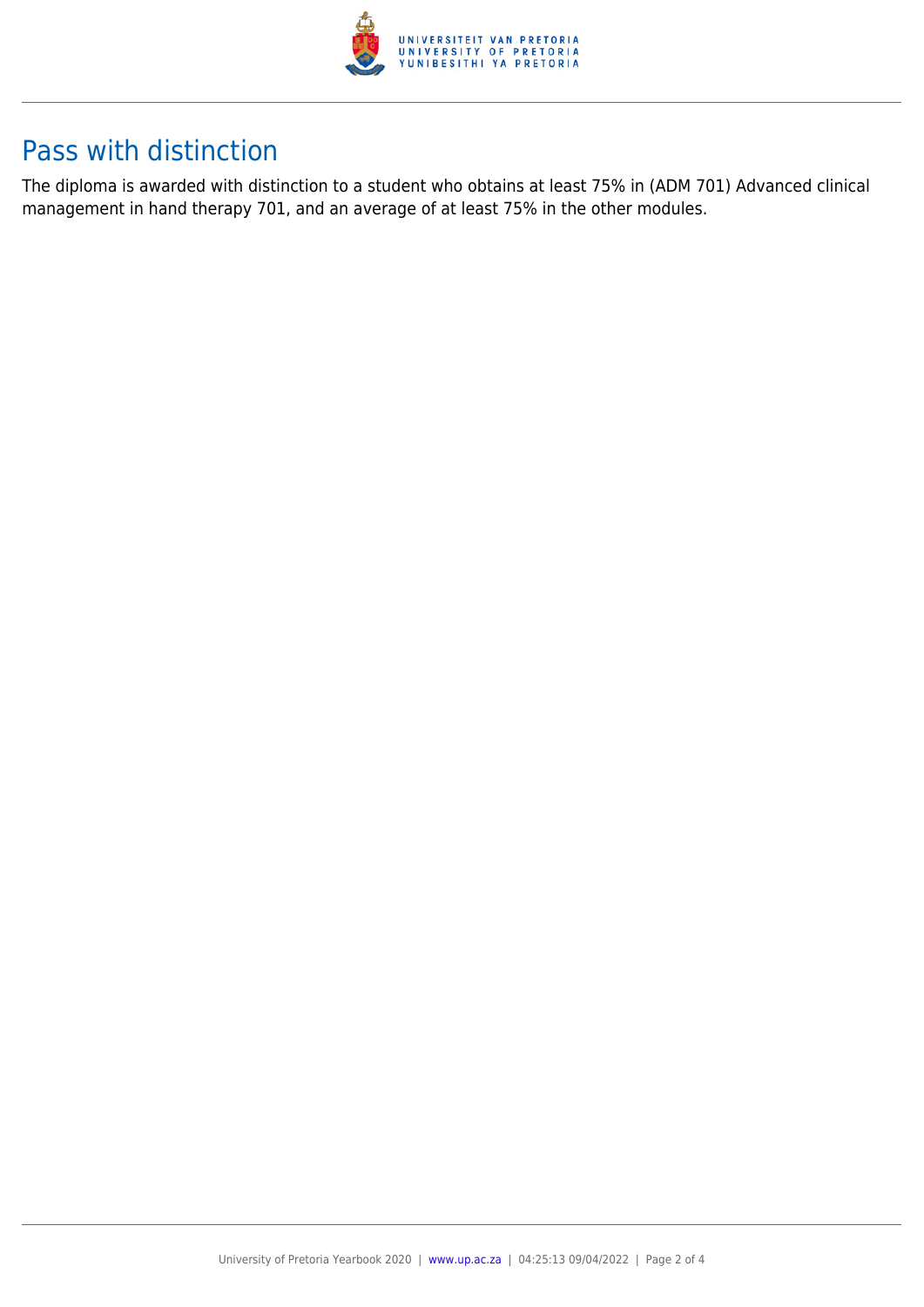

### Curriculum: Final year

**Minimum credits: 120**

### **Core modules**

### **Anatomy 702 (AAN 702)**

| <b>Module credits</b>         | 10.00                                                                  |
|-------------------------------|------------------------------------------------------------------------|
| <b>Prerequisites</b>          | No prerequisites.                                                      |
| <b>Contact time</b>           | 1 discussion class per week, 1 practical per week, 3 lectures per week |
| <b>Language of tuition</b>    | Module is presented in English                                         |
| <b>Department</b>             | Anatomy                                                                |
| <b>Period of presentation</b> | Year                                                                   |

#### **Module content**

A complete synopsis of all anatomy modules at postgraduate level published in the Study Guide for Postgraduate Anatomy Courses is available on request from the Department of Anatomy.

### **Advanced clinical management in hand therapy 702 (ADM 702)**

| <b>Module credits</b>         | 50.00                          |
|-------------------------------|--------------------------------|
| <b>Prerequisites</b>          | No prerequisites.              |
| <b>Language of tuition</b>    | Module is presented in English |
| <b>Department</b>             | <b>Occupational Therapy</b>    |
| <b>Period of presentation</b> | Year                           |

#### **Module content**

Advanced study of hand injuries and conditions and their management. The design and application of treatment programmes in clinical practice. Study and application of evaluation methods and instruments

### **Biomechanics and ergonomics 702 (BEX 702)**

| <b>Module credits</b>         | 10.00                                      |
|-------------------------------|--------------------------------------------|
| <b>Prerequisites</b>          | No prerequisites.                          |
| <b>Contact time</b>           | 1 practical per week, 14 lectures per week |
| Language of tuition           | Module is presented in English             |
| <b>Department</b>             | Occupational Therapy                       |
| <b>Period of presentation</b> | Year                                       |

#### **Module content**

Biomechanics of the upper limb and disturbance thereof; the biomechanics of splints. Environmental factors for effective posture and handgrip; relationship between man and environment; disturbance of this relationship.